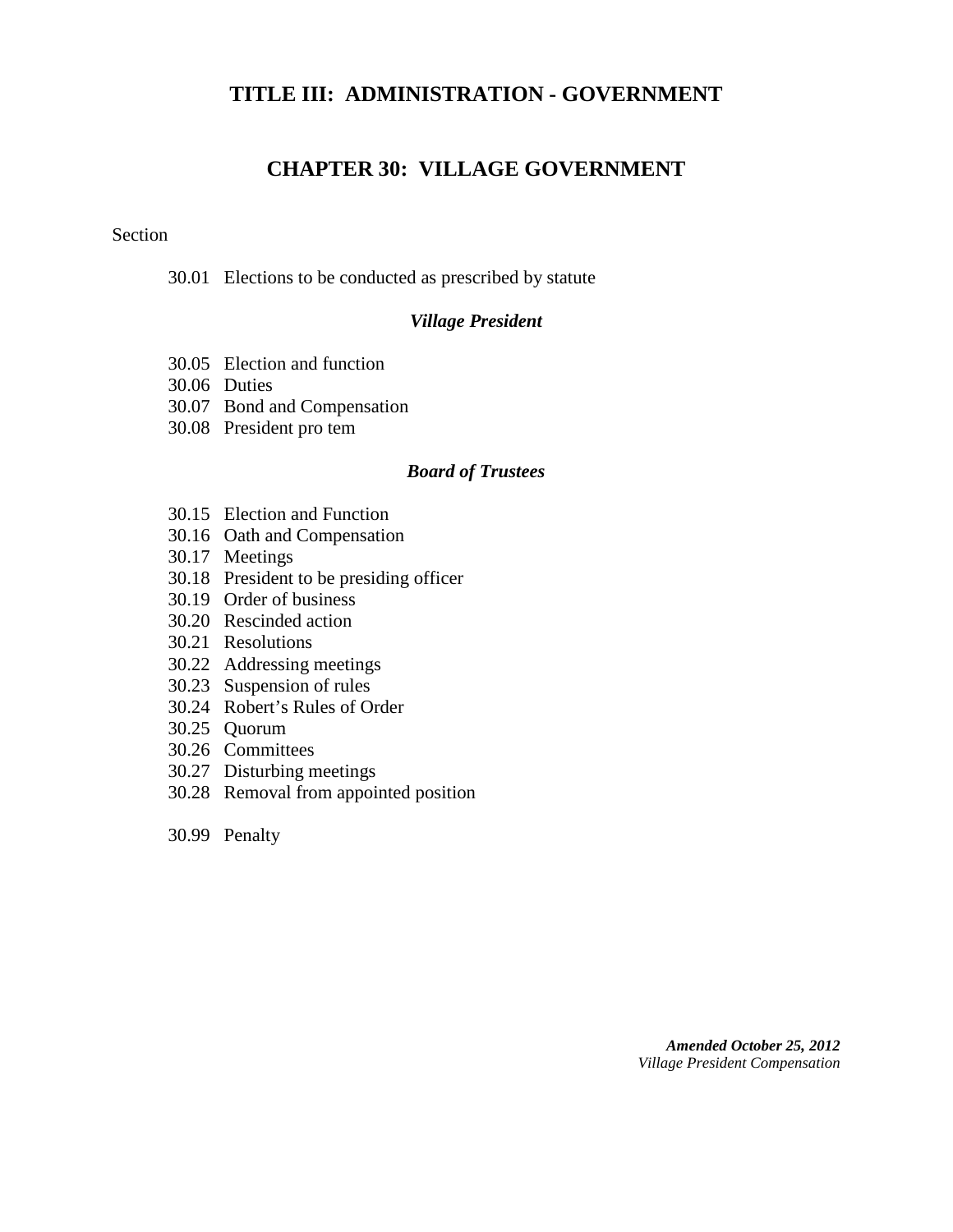# **§ 30.01 ELECTIONS TO BE CONDUCTED AS PRESCRIBED BY STATUTE**

Elections and all matters pertaining thereto shall be conducted in the manner prescribed by statute for the conduct of a regular election for Village officers.

# *VILLAGE PRESIDENT*

## **§ 30.05 ELECTION AND FUNCTION**

The Village President shall be elected for a term of four years and he or she shall be the President of the Board of Trustees as is provided by statute.

## **§ 30.06 DUTIES**

The Village President shall be the chief elected official of the Village, and he or she shall perform all such duties as may be required by him or her by statute or ordinance. He or she shall have the power and authority to inspect all books and records to be kept by any Village officer or employees at any reasonable time.

## **§ 30.07 BOND AND COMPENSATION**

He or she shall take the oath of office as prescribed by statute and shall receive such compensation as may be set from time to time by the Board of Trustees. Such compensation will be an annual salary of \$20,000 paid in monthly installments. The Village President is to be bonded through the current liability insurance provider for the Village. The cost of the bond will be incurred by the Village.

#### **§ 30.08 PRESIDENT PRO TEM**

During the temporary absence or disability of the Village President, the Board of Trustees shall elect one of its number to act as President *pro tem*, who during the absence or disability of the President shall perform the duties pertaining to the office.

## *BOARD OF TRUSTEES*

## **§ 30.15 ELECTION AND FUNCTION**

The members of the Board of Trustees shall be elected and serve for a four-year term as provided by law. The Board of Trustees shall be the legislative department of the Village government and shall perform such duties and have such powers as may be delegated by statute.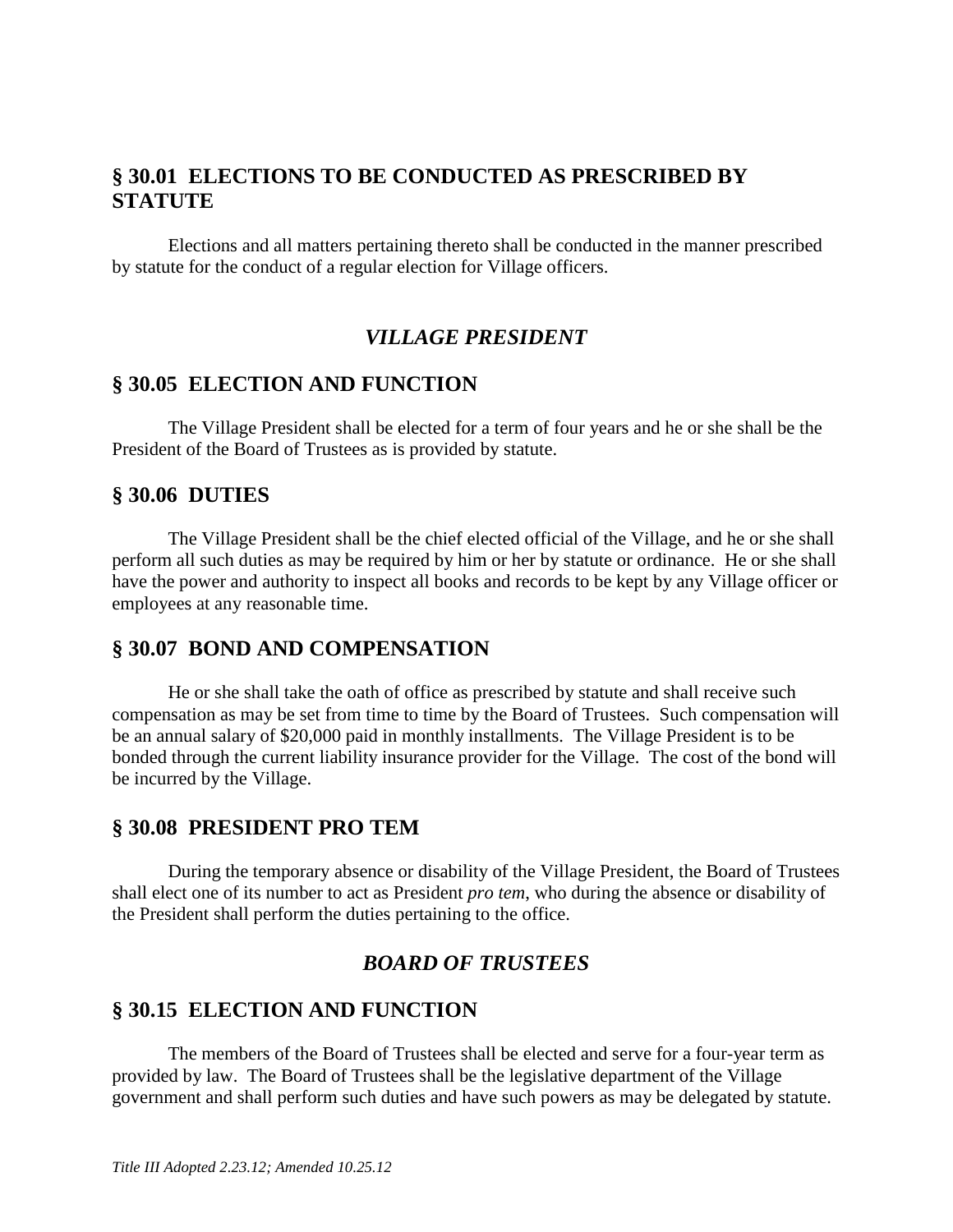## **§ 30.16 OATH AND COMPENSATION**

The members of the Board of Trustees shall take the oath of office prescribed by statute and shall receive such compensation as may be provided by action of the Board of Trustees taken from time to time. Such compensation will be an annual salary of \$4,800 paid in monthly installments.

#### **§ 30.17 MEETINGS**

(A) The Village Board shall hold its regular meetings in the Village Board Meeting Room on a day and time to be set by the Board of Trustees from time to time.

(B) The meeting place of the Village Board shall be at the Village Board Meeting Room unless otherwise ordered by the Board.

(C) Special meetings may be called by the President of the Village or any three trustees as required.

(D) Public notice must be given for all meetings, whether open or closed to the public, in accordance with *The Illinois Open Meetings Act 5 ILCS 120*.

## **§ 30.18 PRESIDENT TO BE PRESIDING OFFICER**

The Village President shall be the presiding officer of all regular and special meetings of the Board of Trustees and at all times when the Board meets as a Committee of the Whole.

#### **§ 30.19 ORDER OF BUSINESS**

The order of business of the Board of Trustees shall be established by the Board from time to time.

## **§ 30.20 RESCINDED ACTION**

No vote or action of the Board of Trustees shall be rescinded at any special meeting of the Board unless there shall be present at such special meeting as many members of the Board as were present at the meeting when such vote or action was taken, as provided by the statute.

## **§ 30.21 RESOLUTIONS**

Any resolution submitted to the Board of Trustees shall be reduced to writing before being voted upon at the request of any two members of the Board.

## **§ 30.22 ADDRESSING MEETINGS**

*Title III Adopted 2.23.12; Amended 10.25.12* No person other than the President, a member of the Board, or the Village Manager shall address that body at any regular or special meeting except upon the consent of a majority of members present. Any person shall be permitted an opportunity to address public officials